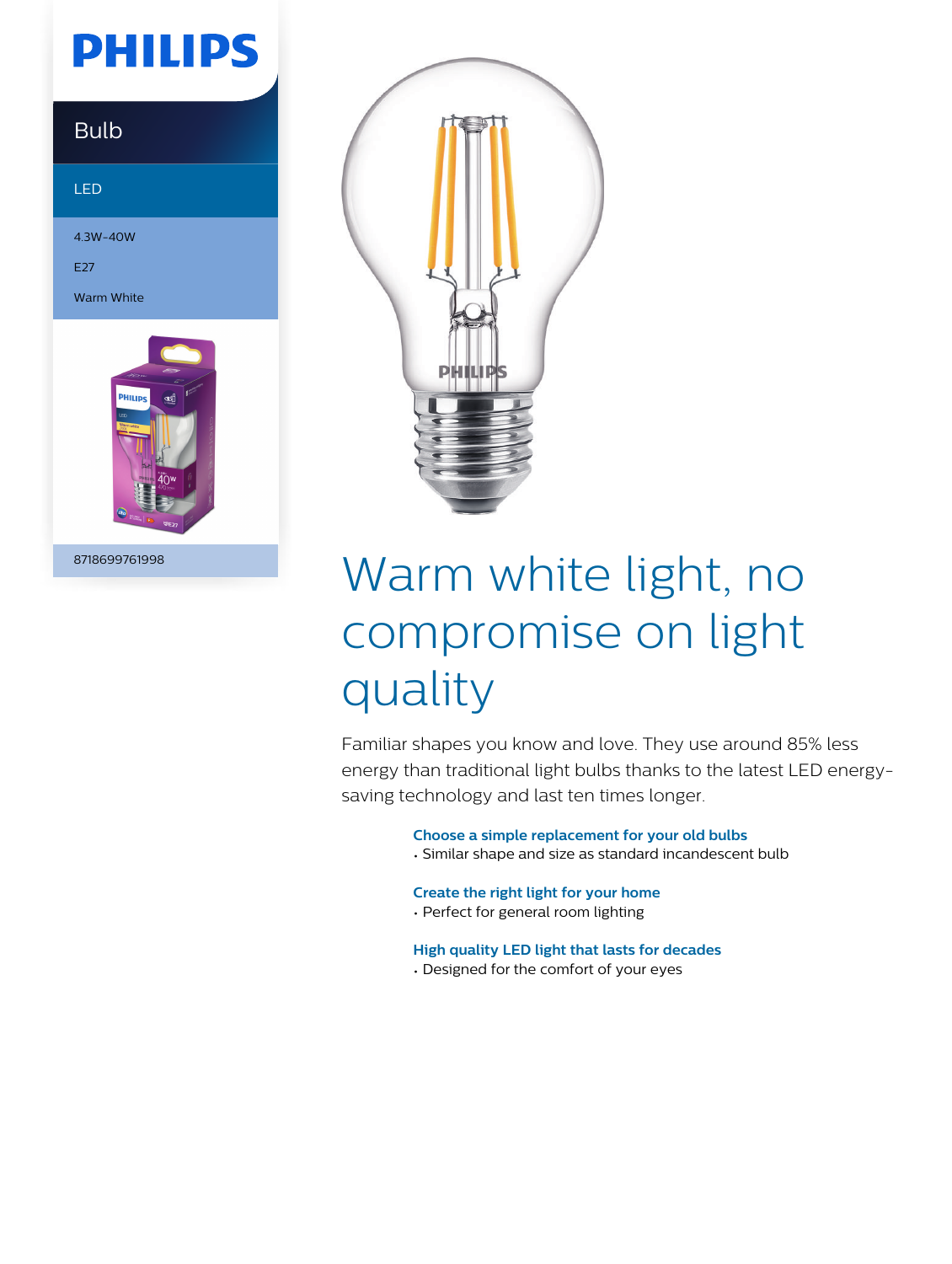## **Highlights**

#### **Replaces standard incandescent**

With its beautiful design and familiar shape, this energy-saving LED bulb is the perfect sustainable replacement for traditional incandescent bulbs.

#### **Perfect for general lighting**



Modern lighting with Philips LED standard bulbs for all-around illumination, perfect for general room lighting.

#### **Designed for the comfort of your eyes**



It's easy to see how harsh lighting can strain the eyes. Too bright, and you get glare. Too soft and you experience flicker. Now you can gently light up your world with LEDs designed to go easy on the eyes, and create the perfect ambience for your home.

### Specifications

#### **Bulb characteristics**

- Dimmable: No
- Intended use: Indoor
- Lamp shape: Non directional bulb
- Socket: E27
- Technology: LED
- Type of glass: Clear

#### **Bulb dimensions**

- Height: 10.6 cm
- Weight: 0.033 kg
- Width: 6 cm

#### **Durability**

- Average life (at 2.7 hrs/day): 15 year(s)
- Lumen maintenance factor: 70%
- Nominal lifetime: 15,000 hour(s)
- Number of switch cycles: 20,000

#### **Light characteristics**

- Color consistency: 6SDCM
- Color rendering index (CRI): 80
- Color temperature: 2700 K
- Light Color Category: Warm White
- Nominal luminous flux: 470 lumen
- Starting time: <0.5 s
- Warm-up time to 60% light: Instant full light
- Color Code: 827 | CCT of 2700K

#### **Miscellaneous**

• EyeComfort: Yes

#### **Other characteristics**

- Lamp current: 40 mA
- Efficacy: 109 lm/W

#### **Packaging information**

- EAN: 8718699761998
- EOC: 871869976199800
- Product title: LED classic 40W A60 E27 WW CL ND RFSRT4